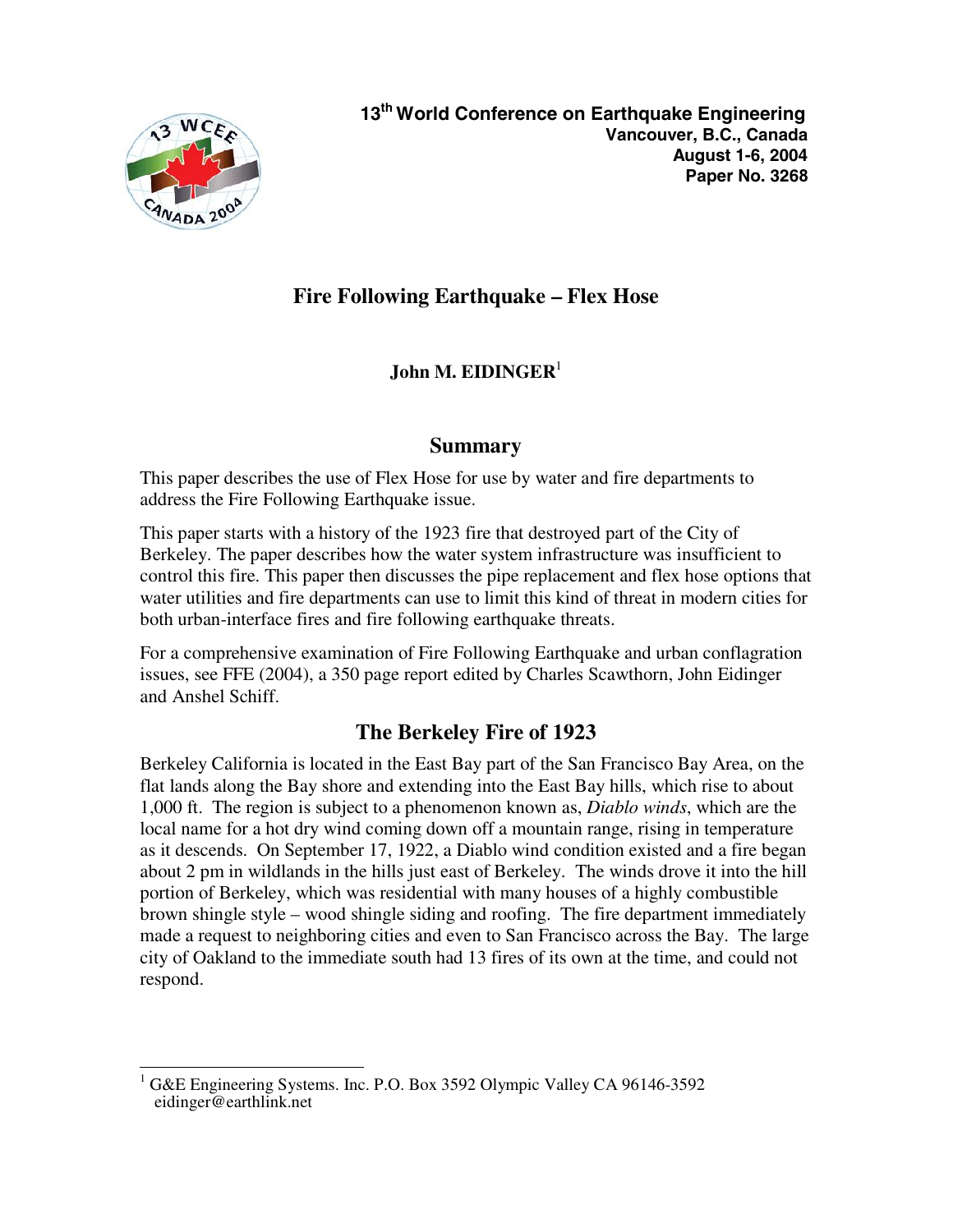

**Figure 1. Map of 1923 Berkeley Hills Water System, Fire Spread and Response** 

A total of 584 buildings were wholly destroyed and about 30 others were seriously damaged. Only 7 buildings were masonry, the remaining of wood frame construction. About 8% of the buildings had fire retardant roof coverings. Many buildings had close set backs between each other (under 5 feet), although streets were moderately wide (60 feet).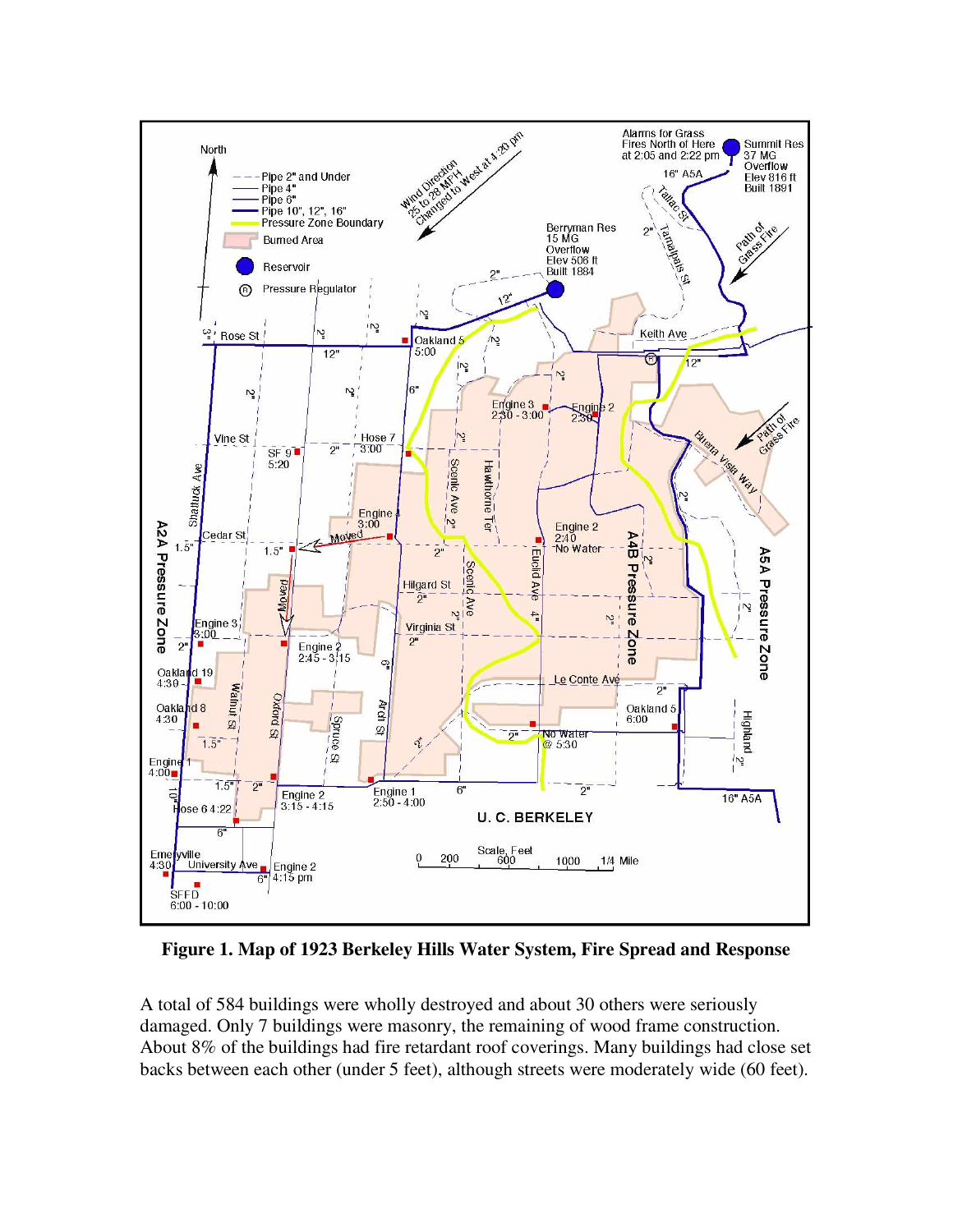The total loss was estimated at \$10,000,000 (\$1923). The fire rendered 4,000 persons homeless.

At the time of the fire, the local water utility had substantial infrastructure in place. Two large local reservoirs had been built in 1884 and 1891; these reservoirs were (at that time) filled from local springs and run-off, although these same reservoirs are now (2004) filled with treated surface water from sources over a hundred miles away. At an elevation higher than the ultimate burned area, there was a 37,000,000-gallon water reservoir that provided water into the "A5A" pressure zone, Figure 1. At about mid-elevation in the burn area, there was a 24,000,000-gallon reservoir (since downsized to 15 MG and operated at 11 MG) that provided water into the "A2A" pressure zone. The middle elevation A4B pressure zone got all its water via a pressure regulator from the higher elevation A5A zone. There were water pipelines along every city street that ultimately burned. In an after-incident analysis of why this fire could not be better controlled, several observations were made by the water utility:

- First, the fire spread from uphill (elevation 650 feet) to downhill (elevation 200 feet) locations.
- Second, there was plenty of water in local storage tanks at the time of the fire; these water sources were not depleted in the course of fighting the fire.
- Third, the street layout was fairly regular, with water pipe service on every street.
- Fourth, water distribution pipes in the burn area were commonly 2" diameter cast iron or redwood pipes
- Fifth, immediately adjacent to the burn area the pipes included 10", 12" and 16" diameter pipes.
- Sixth, the fire continued to burn downhill towards the central business district of Berkeley until about 5:00 pm that day, when a combination of factors worked together to halt the fire.

The factors that halted the fire were as follows:

- The winds were dying down by 5:00 pm, so the natural spread of the fire was slowed;
- As the burned area expanded down hill, the ability for fire fighters to apply water onto the fire greatly increased, as the water distribution system for the central business district of Berkeley included many large (10" and larger) diameter pipelines, thereby providing a much better water supply to control the fire at those locations. The use of a fireboat at the Berkeley shoreline some 4 miles to the westernmost bounds of the fire would have been decidedly ineffective.

In the years following this fire, the local water utility (East Bay Water, subsequently merged into the East Bay Municipal Utility District) decided that use of 2" diameter pipeline for city service was no longer acceptable, and undertook a large effort to replace every 2" diameter pipeline with new pipelines of at least 4" diameter or larger. This was an expensive effort, with the cost borne in general rates; apparently the decision to not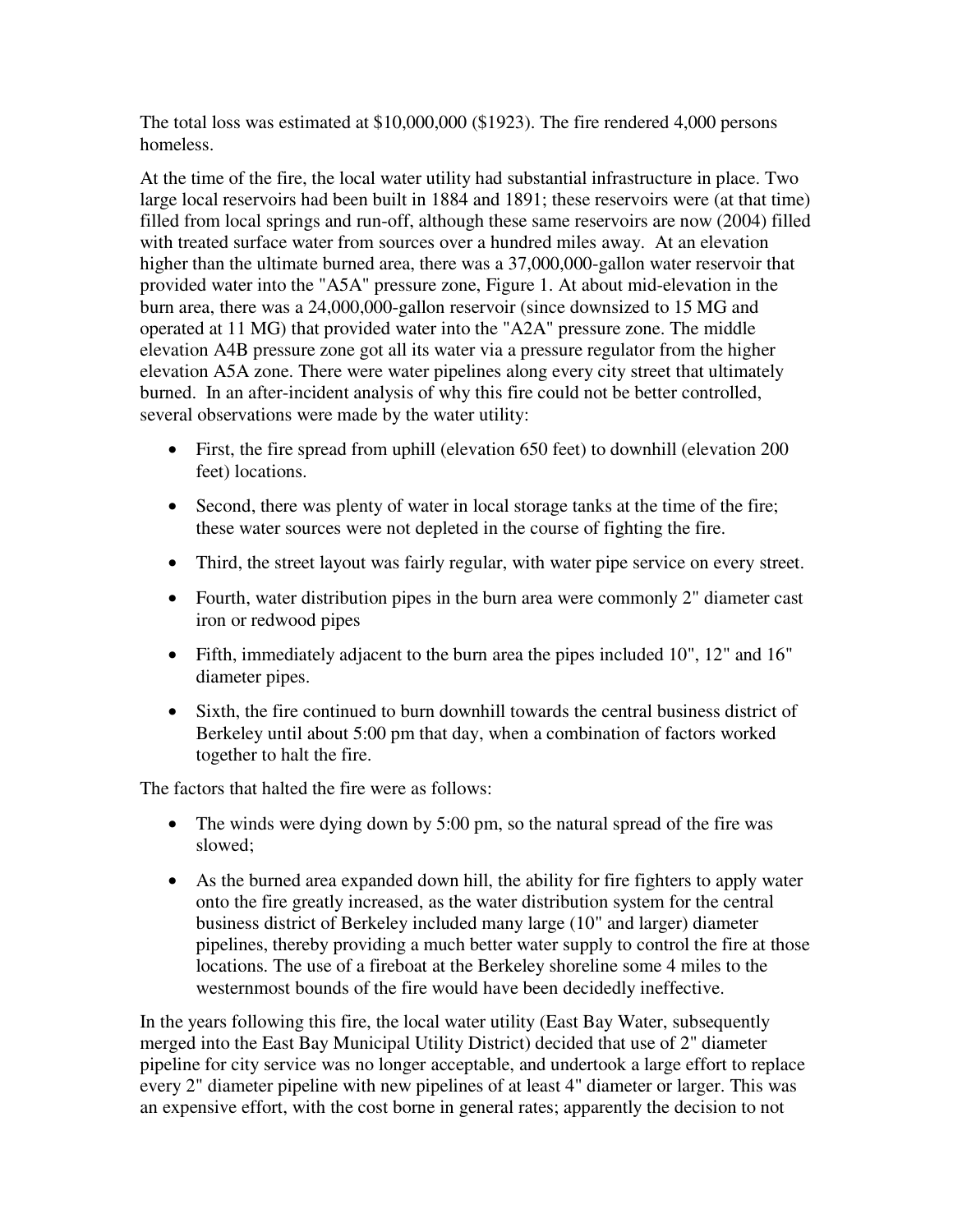replace 4" pipeline with larger pipes was in part a consideration to the overall cost; this decision would prove costly again in the Oakland Hills fire of 1991. In response to this fire, for the area seen in Figure 1, many improvements were made including the following: the 12" pipe to feed Berryman reservoir was upgraded to 24" in 1927; the bulk of the 2" pipeline seen in Figure 1 was replaced by 6" or 8" pipes by 1925; a few 2" pipes were replaced with 4" pipes by 1937. The 6" and larger pipelines (originally installed about 1901) seen in the figure are largely still in service in 2004. The single regulator station to provide water into the A4B pressure zone (middle level zone between the yellow lines in the figure) has been supplemented by two other regulators at geographically dispersed areas. It is interesting to note that the active Hayward fault cuts through the area in the figure on a north-north-west direction, more or less parallel to the 16" Summit pipeline; it remains to be seen how well this area does in future earthquakes.

In 1951, the NFBU rated the risk of fire in the area burned in 1923 as follows: "water supply varies from poor to fair"; about 1 in 50 new roof coverings are combustible; however there are still some districts with a large proportion of wooden shingle roofs; ... with consideration of high winds and periods of low humidity, the conflagration hazard in the closely built residential districts is fairly severe; … steps taken to prevent grass and brush fires in the hills [will] help to keep the conflagration hazard down". The 1932 version of the NFBU report for the residential parts of Berkeley rated the risk of conflagration as "severe".

The rapid spread of this 1923 fire can be summarized as being caused by four principal factors:

- An ignition located outside the urban area where there were no water supplies to rapidly control it
- High winds (20 to 28 mph) spread the fire into the City of Berkeley
- The building inventory was comprised of mostly wooden buildings, most with shingle wall or roof coverings
- The inability of fire departments to get adequate flows out of hydrants along streets with 2" diameter pipelines

In the years following the 1923 fire, there were various panels established to examine and make recommendations to reduce the risk of fires in the Berkeley – Oakland Hills. Fire risk in this area remains a continuing high hazard, with 14 separate fires of at least 3 acres in size from 1923 to 1990, including the 1971 Claremont Canyon fire that burned 40 structures. Recommendations to remove shingle roof coverings, or at least not allow any news ones to be built, were sometimes recommended but not implemented. Some improvements in the 1980s were made to the hillside water systems including those in neighboring Oakland, albeit that these improvements were somewhat compromised by anti-development protests. Minor firebreaks were maintained. Still, with all these improvements, the 1991 Oakland Hills fire resulted in the loss of over 3,000 homes and 29 persons dead.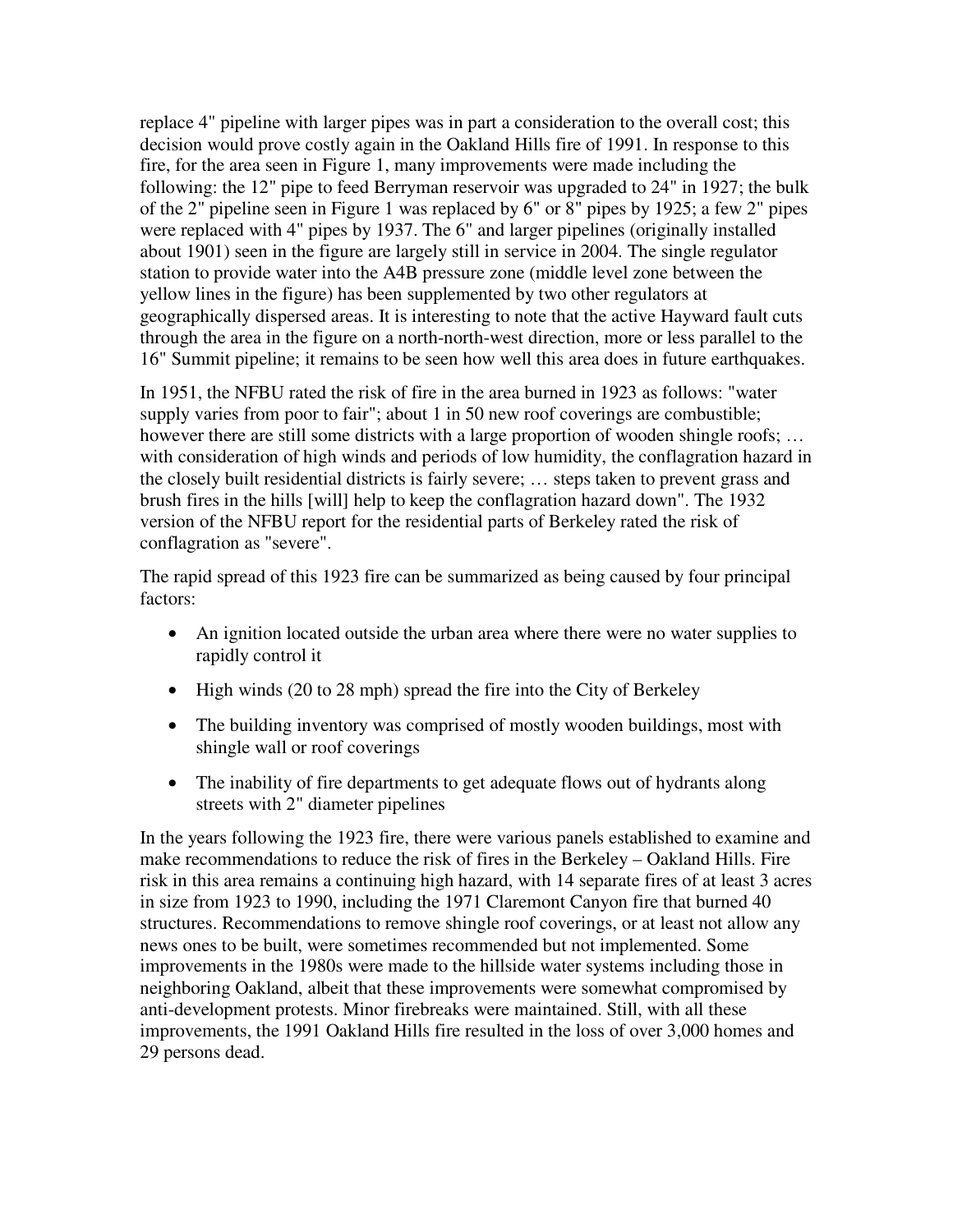### **Pipe Replacement or Pipe Bypass?**

It is well established that the primary type of damage to water systems in earthquakes is failure of buried pipelines. Other types of damage also occurs, such as failure to tanks, damage to buildings, loss of electric power that hampers pumping, damage to emergency generators, landslides into reservoirs that impact water quality, toppling of outlet towers, possible failure of dams, etc. However, the most prevalent kind of damage has been, will likely continue to be for the foreseeable future, leaks and breaks to underground pipes.

In a large water system of say 1,000 to 4,000 miles of distribution pipelines, having a few pipe breaks per week is not unusual. However, a large earthquake could generate about one pipe repair per mile of pipeline, should the pipeline inventory have the following features:

- Poor materials of construction. Cast iron pipe is one of the weakest styles of pipeline construction. Eidinger (2001) provides a comprehensive discussion of the fragility of other common pipeline materials. Overall, it would be fair to say that pipes designed to modern AWWA standards, are for the most part, not particularly reliable under earthquake conditions in locations subject to non-ideal geologic conditions. While pipe material and construction techniques are available to provide highly reliable designs, most modern water utilities do not install seismically-designed pipelines, even in high seismic risk areas.
- The pipelines traverse areas that are prone to ground failure. These areas include: fault crossing locations; landslide zones; liquefaction zones. It is not uncommon for about 5% of the entire pipeline inventory of a water utility in a large urban area to traverse these zones. Perhaps 70% or more of all pipeline damage in a water system will occur in these 5% of all areas. Depending on the hydraulic characteristics of the water system, heavy damage to these 5% of pipelines might result in a complete loss of water supply to 80% or more of the water system.

Given this problem, water utilities are faced with the following two extreme choices:

- Choice 1. Do nothing. This costs nothing up front, but can result in \$ billions of losses after earthquakes. The Bay Area Economic Forum has suggested a \$29 billion loss to the San Francisco Bay Area solely attributed to the failure of water systems; while BAEF's calculation might be too high as a more realistic calculation would indicate \$6 to \$7 Billion, either set of numbers suggests that water system performance is a potential "Achilles Heal" to a community.
- Choice 2. Replace all pipelines in soils prone to ground failure. Assuming that a large water utility has 250 miles of pipeline traversing poor soil areas, and allowing that the pipe diameters range from 6" to 36", averaging about 8" diameter, and allowing that special seismically designed pipeline can be installed in urban areas for about \$20 per inch foot, then a complete seismic replacement program might cost: 250 miles  $*$  5280 feet / mile  $*$  8 inches  $*$  \$30 per inch-foot = \$317,000,000. This is a rather large capital cost, even for a moderately large utility. The utility might wish to do an even more comprehensive job, like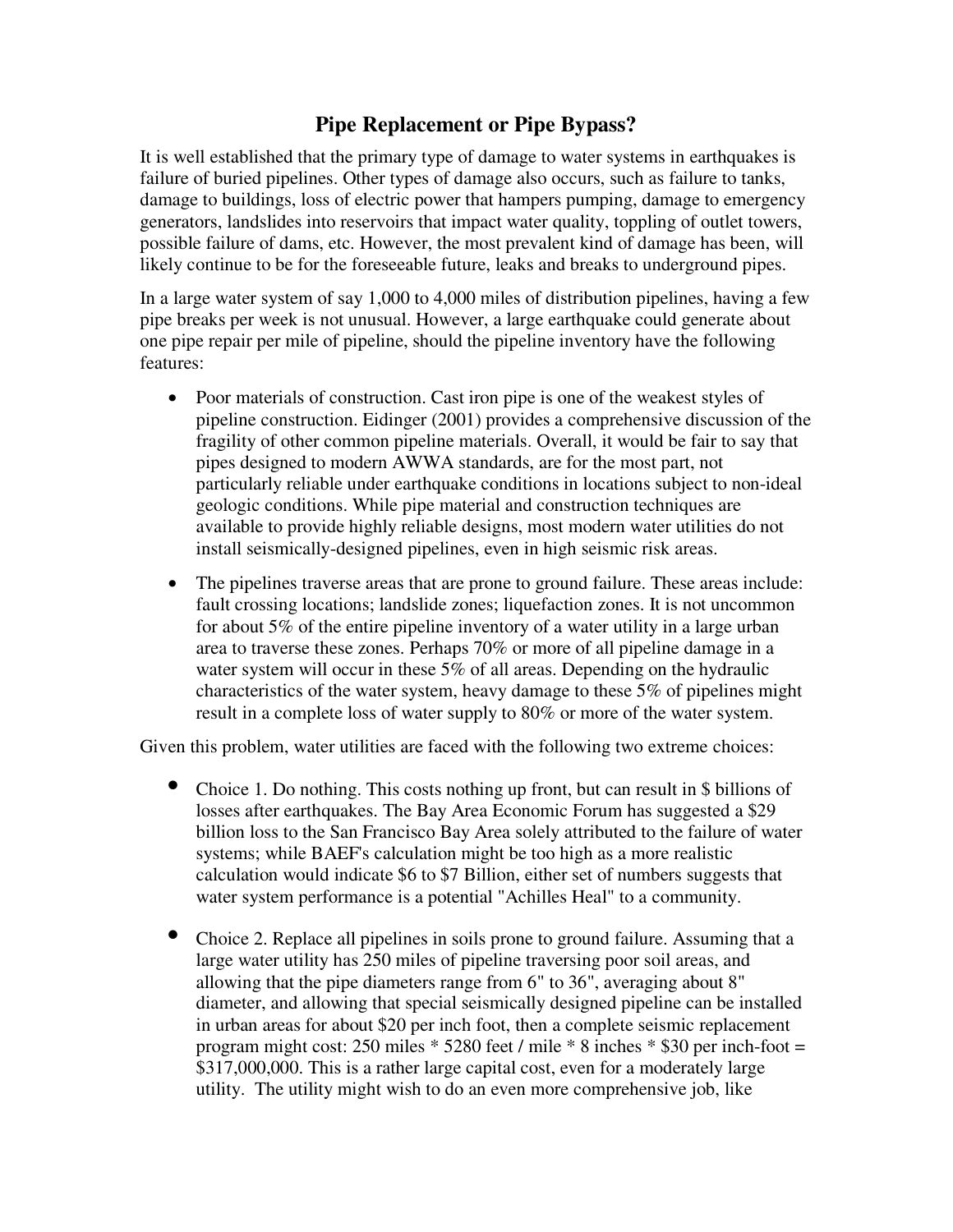replacing all of its aging cast iron pipe, all or its 4" small diameter pipe, etc. that are located in areas with corrosive soils. This might involve replacing about 1,000 miles of pipe with new "standard" design pipe (often rubber gasketed PVC or ductile iron) pipe, which should perform reasonably well in soils not prone to permanent ground failure. This cost would be: 1,000 miles \* 5,280 feet / mile \* 8 inches  $*$  \$20 per inch foot = \$845,000,000. For this example, the total pipeline retrofit program would be about:  $$317$  million  $+$  \$845 million = \$1,162 million.

Clearly, Choice 2 is preferable over Choice 1 with regards to post-earthquake performance of a water system. But, somebody has to pay the \$1.2 billion capital cost for Choice 2. Using the benefit cost concepts, it will usually be found that a current capital cost of \$1.2 Billion will not be worth the avoided losses ("benefits") from future earthquakes, if one uses a reasonable time value for money (say 4\% to 7\%).

Given this, some water utilities have tried to implement some sort of "middle ground" when dealing with the potential of damage to pipelines. This "middle ground" approach goes something like this:

- Identify all "backbone" pipelines in the system. Backbone pipelines are usually those pipes 12" and larger in diameter, that bring water from sources (water treatment plants, pump stations) to destinations (tanks, critical customers).
- Map out the hazards on these backbone pipelines. If there are no significant hazards (i.e.., the risk of failure of the pipeline is less than a few percent, given a major earthquake), then that pipeline might be adequate "as-is". If there are significant hazards (fault crossing, active landslide, substantial liquefaction) such that the existing pipeline cannot reliably accommodate the hazard, then this backbone pipeline is "not-reliable".
- Consider if the destinations served by these unreliable pipelines can be served by alternative reliable sources, including local wells, other pipelines, etc. If no other reliable alternative source exists, then consider building a new reliable pipeline to that destination, if hydraulic demands (increasing population, etc.) so require another pipeline over the 20 to 30 year planning horizon.
- If there is no need for a new pipeline for hydraulic purposes, then consider two style of backbone pipeline retrofit:
	- o Option 1. Replace the pipeline in place with a new pipeline with better seismic design features, such that the new pipeline can reliably accommodate the hazard without failure; or
	- o Option 2. Install a bypass system to allow the rapid restoration of water service using above ground flexible hose.

For fire fighting purposes, the first option (pipe replacement) is the best choice in terms of keeping water available immediately after an earthquake. For restoration of customer service, the second option (usually much cheaper to install) might be the most cost effective for purpose of rapid (under 24 hour) restoration of water to large areas in a water distribution system. For a 24" diameter pipe with a hazard crossing of length 1,200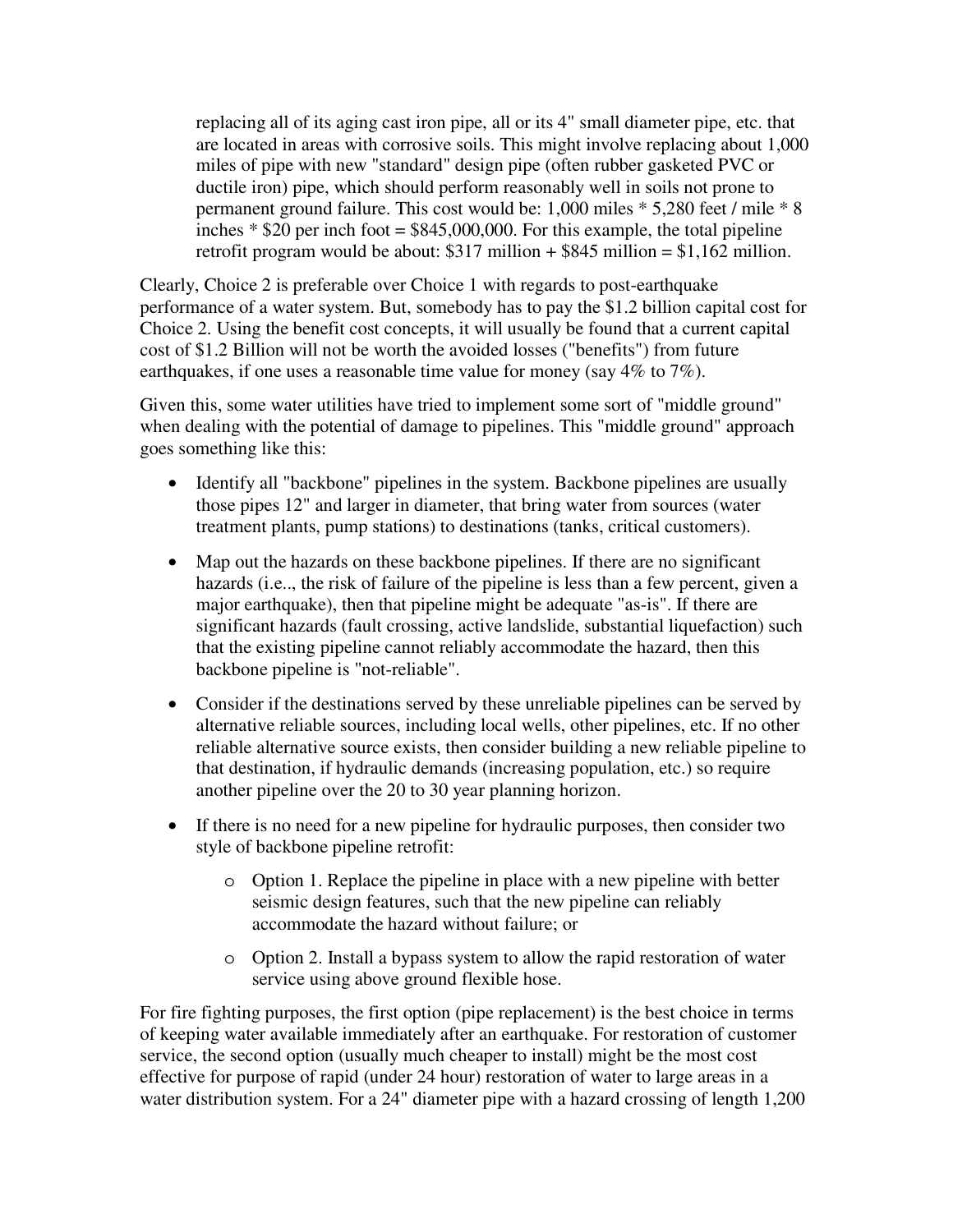feet, the pipeline replacement option might cost: 1,200 feet \* 24 inch diameter \* \$30 / inch-foot, plus manually-operated valves  $=$  \$864,000 + valves, say \$1,000,000. The installation of a bypass system might cost: manually-operated valves + appurtenances = \$200,000, plus some length of above ground flexible hose.

For a large water utility with perhaps 50 larger diameter pipes crossing high hazard zones, there might be situations where the pipe replacement option is best, or situations where the bypass option is best. When considering how much hose to have on hand, one also has to consider that not all pipes will fail at all hazards, and so the total hose needed to have on hand should be just sufficient to accommodate the total expected pipe failures.

# **Above Ground Ultra Large Diameter Hose Pipe Bypass**

Figure 2 shows the actual deployment of above ground flexible hoses uses to bypass a 24" diameter pipeline that crosses the Hayward fault. In the foreground of this figure are three pipe elbows. Attached to the elbow on the left is a 12" diameter blue-colored "super aqueduct" hose manufactured by Angus. We call this 12" ultra large diameter hose, ULDH, in distinction to 5" large diameter hose, LDH, commonly used by fire departments. Attached to the middle elbow is another hose, but unpressurized. The third elbow is currently shown with no attached hose. The original 24" diameter steel pipeline is located in the road to the left of the hoses. The Hayward fault traverses across this street, a few hundred feet away from the elbows seen in the foreground. A similar set of three elbows is located at the other side of the fault, about 900 feet from the elbows seen in the foreground.



**Figure 2. Flex Hose Deployment in EBMUD System** 

Figure 3 shows the same three elbows seen in the foreground of Figure 2, from a side view. The hose is attached to the elbows using victaulic couplings. The three elbows are in turn connected to a buried 12" diameter pipe which laterals off the main 24" diameter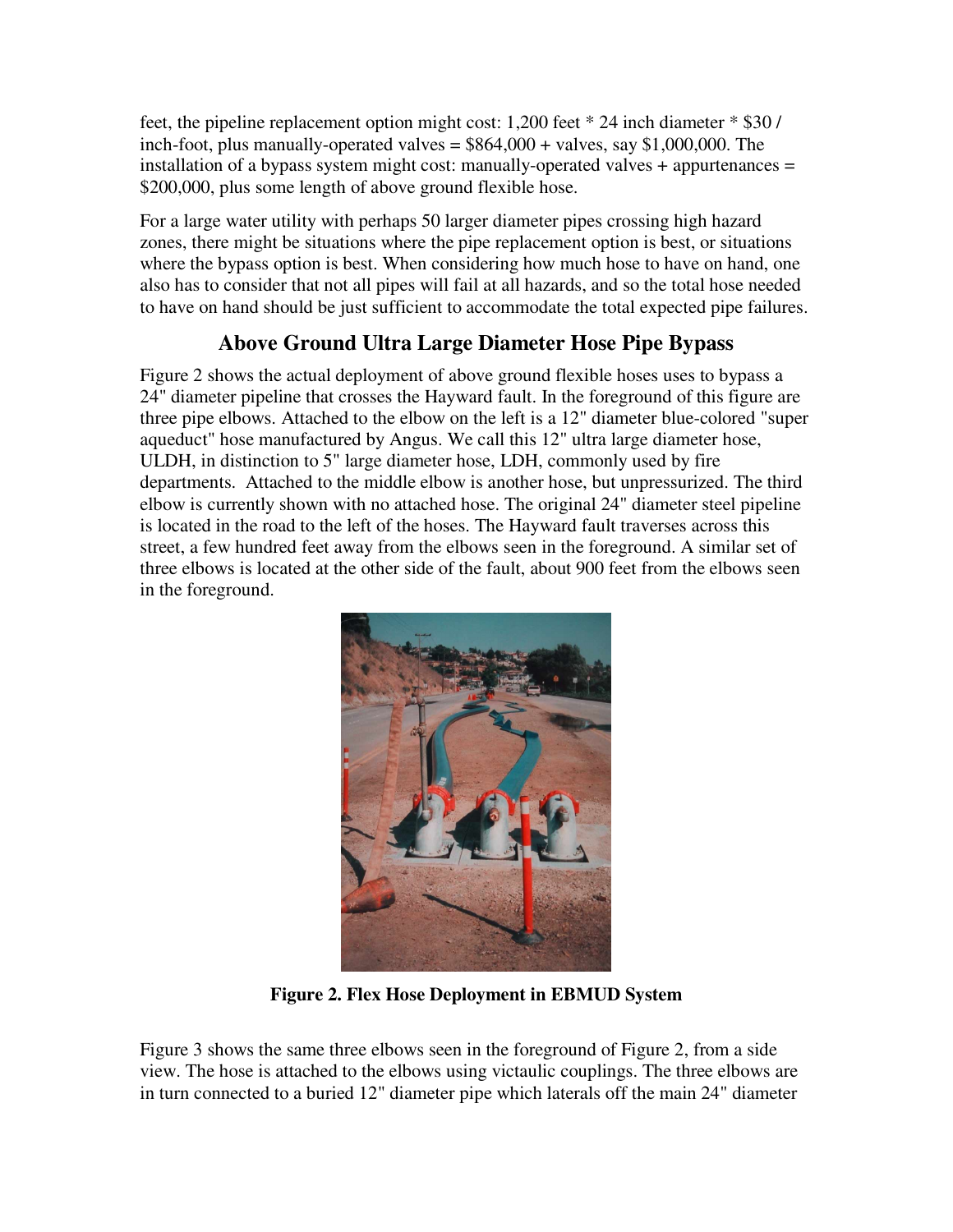transmission backbone pipe. The street repair (new pavement) seen in Figure 3 shows where the new 12" lateral has been installed.



**Figure 3. Flex Hose Deployment in EBMUD System** 

In actual practice, the flex hose can be deployed by a minimum of 2 men, and connected up in about 1 hour. In a post-earthquake environment, this might take longer, but with a reasonable emergency response plan, a crew of 8 people could reasonably deploy about 6 such installations in 8 hours. It would take these same 8 people about 15 to 20 days to repair the same damaged pipes. In this way, restoration of water service is spec up from 15 to 20 days, to perhaps 8 hours.

Should fires be occurring within the first 8 hours, then the flex hose installation technique will not be as ideal as the pipe replacement technique. This should be factored into the decision as to what type of pipe replacement option to undertake.

The flex hose option has some other drawbacks. First, the utility will be deploying above ground hose. At a pressure of perhaps 100 to 150 psi, the force within a 12" diameter hose is about 11 to 17 kips. If the hose should break for any reason, then the hose will move at great force, impacting cars and nearby passersby, and even structures. The likelihood of a hose break can be minimized by selecting suitable non-traffic crossings, or by closing the street to traffic. The quality of ULDH manufacture can be quite high, and the hose shown in Figures 2, 3, and 4 has a nominal burst pressure of 400 psi; connection fittings are stronger than the hose with regards to burst pressure. However, any motorist with a SUV could still try to straddle a 12" hose, and possibly a hot muffler will get caught on the hose. The author has witnessed taxi cab drivers driving over 5" hose with a similar outcome; and it should be understood that it is hard to restrain citizens from driving through street barriers and over hose. A 12" diameter pressurized hose looks like quite a formidable obstacle, but citizens with Hummers, taxi cabs and the appetite for unrestricted access by the news service (that led to failure of the 5" hose deployed in the 1991 Oakland Hills fire) must be considered.

Large diameter flex hoses can also be hooked up to fire hydrants, as for example in Figure 4. The hose is attached to a special fitting placed under the hydrant, in order to accommodate the change in diameter. A different fitting could be used to attach the hose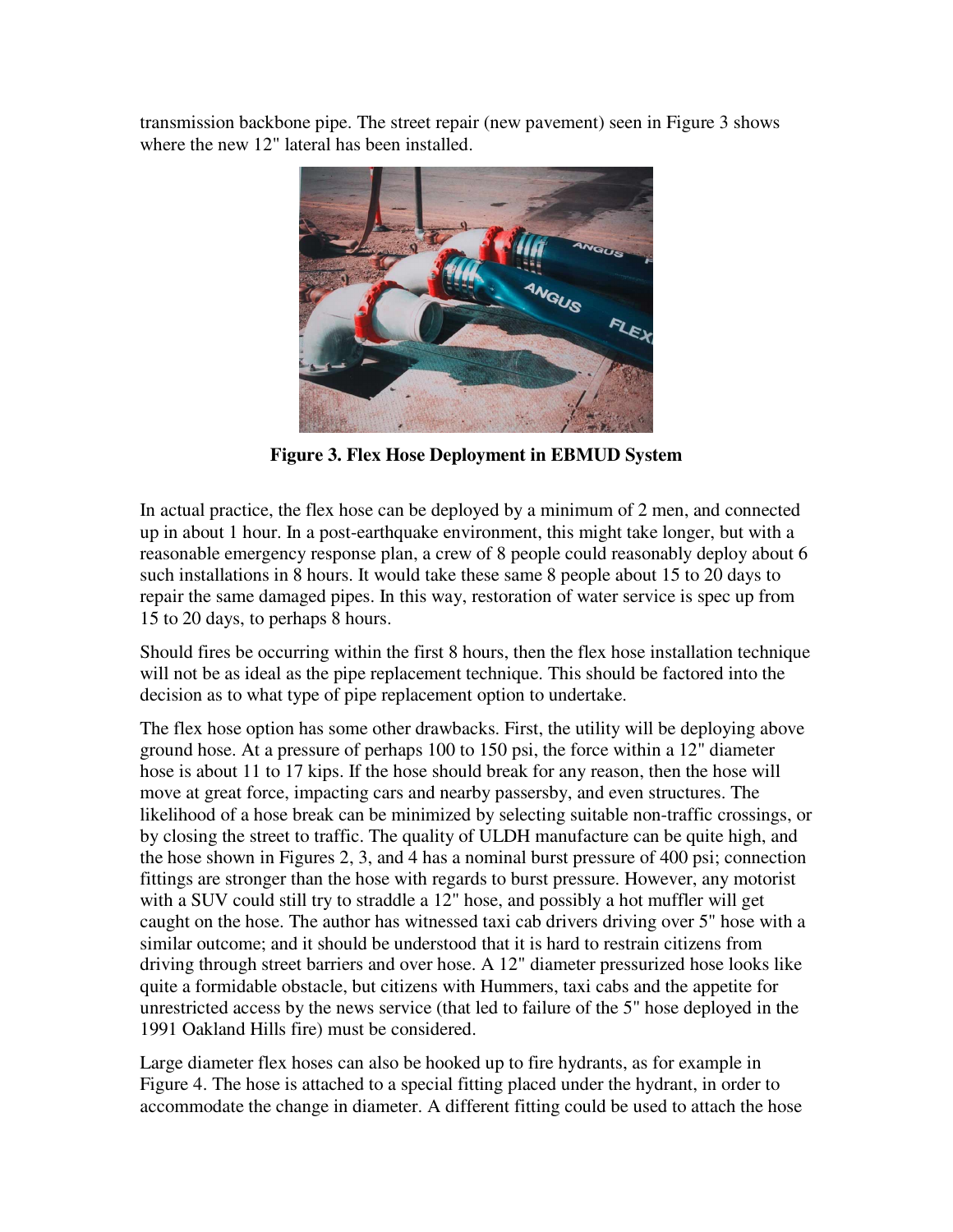directly to the screwed 4.5" diameter pumper outlet fitting on the hydrant. The small pipe outlets seen in Figures 2 to 4 provide an easy way to empty water from the large diameter flex hose when it is time to roll it up; and also to flush the hose should that be necessary.



**Figure 4. Flex Hose Attachment To Fire Hydrant** 

Figure 5 shows a "flaking" truck being hauled by a heavy pickup truck. The large diameter hose (up to 600 foot length) is stored in the flaking box, and then driven to the site, and then deployed. Figure 6 shows a "hose reel" as an alternative way to store and deploy large diameter hose (in practice, the storage of hose in flaking boxes, Figure 5, might be most cost effective).



**Figure 5. Deployment of Flex Hose**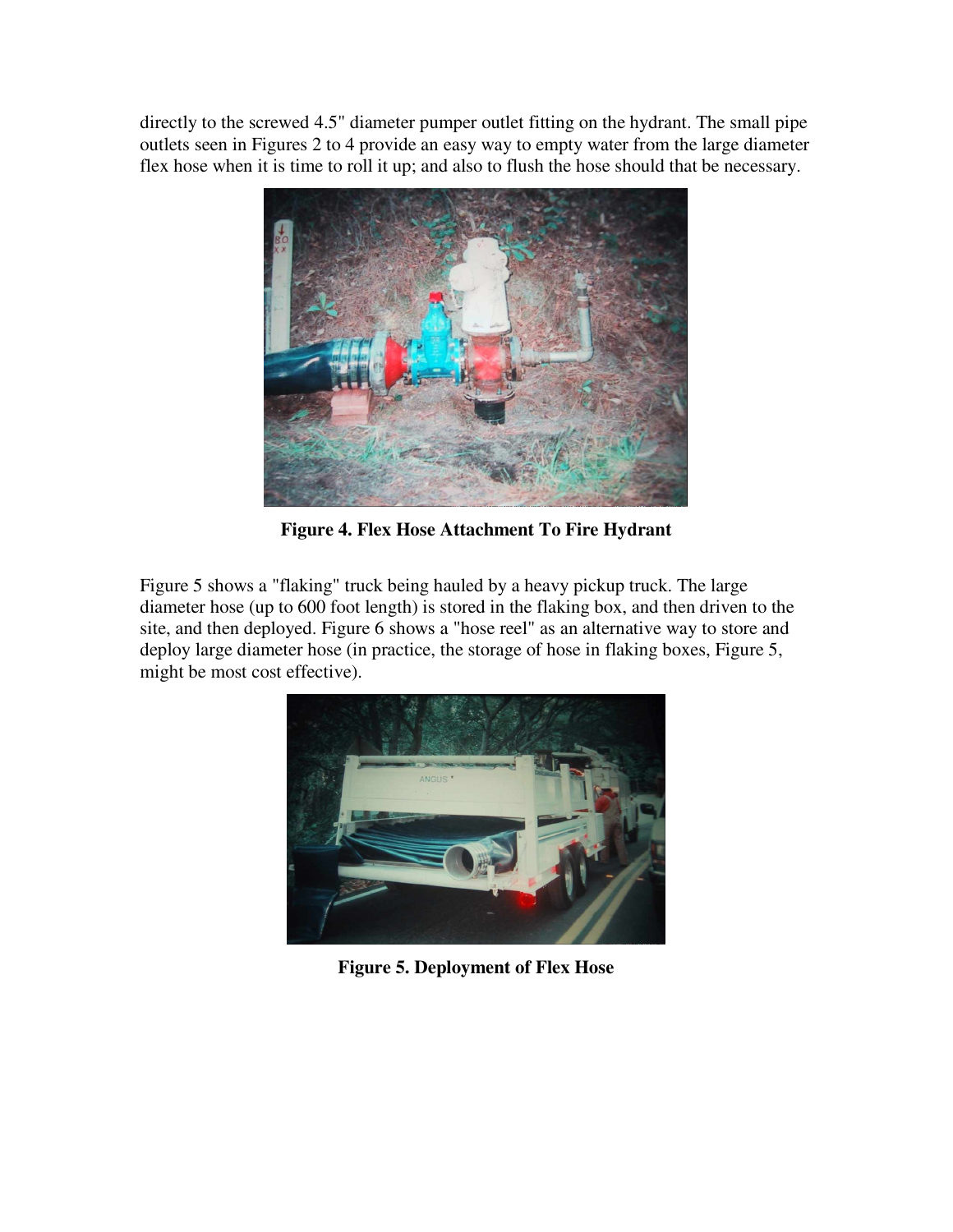

**Figure 6. Alternate Deployment of Flex Hose** 

# **Above Ground Large Diameter Flexible Hose Pipe Bypass**

Depending upon the length of hazard to be bypassed, and the required flow rates, it will sometimes be feasible to use large diameter (5" to 6") above ground flex hose to do, more-or-less, the same function as the 12" ultra large diameter flex hose. Fire departments are well versed with the use of large diameter flex hose. Figure 7 shows just one such deployment.



**Figure 7. Deployment of Large Diameter Flex Hose** 

When using 5" diameter flex hose, it might be feasible to also install ramps to allow traffic to go over the hose. One such example is seen in Figure 8. These ramps will require additional time / manpower to set up the hose. Even with these ramps, there is no guarantee that vehicles will use them – as was evidenced when a taxicab got stuck on a 5" hose.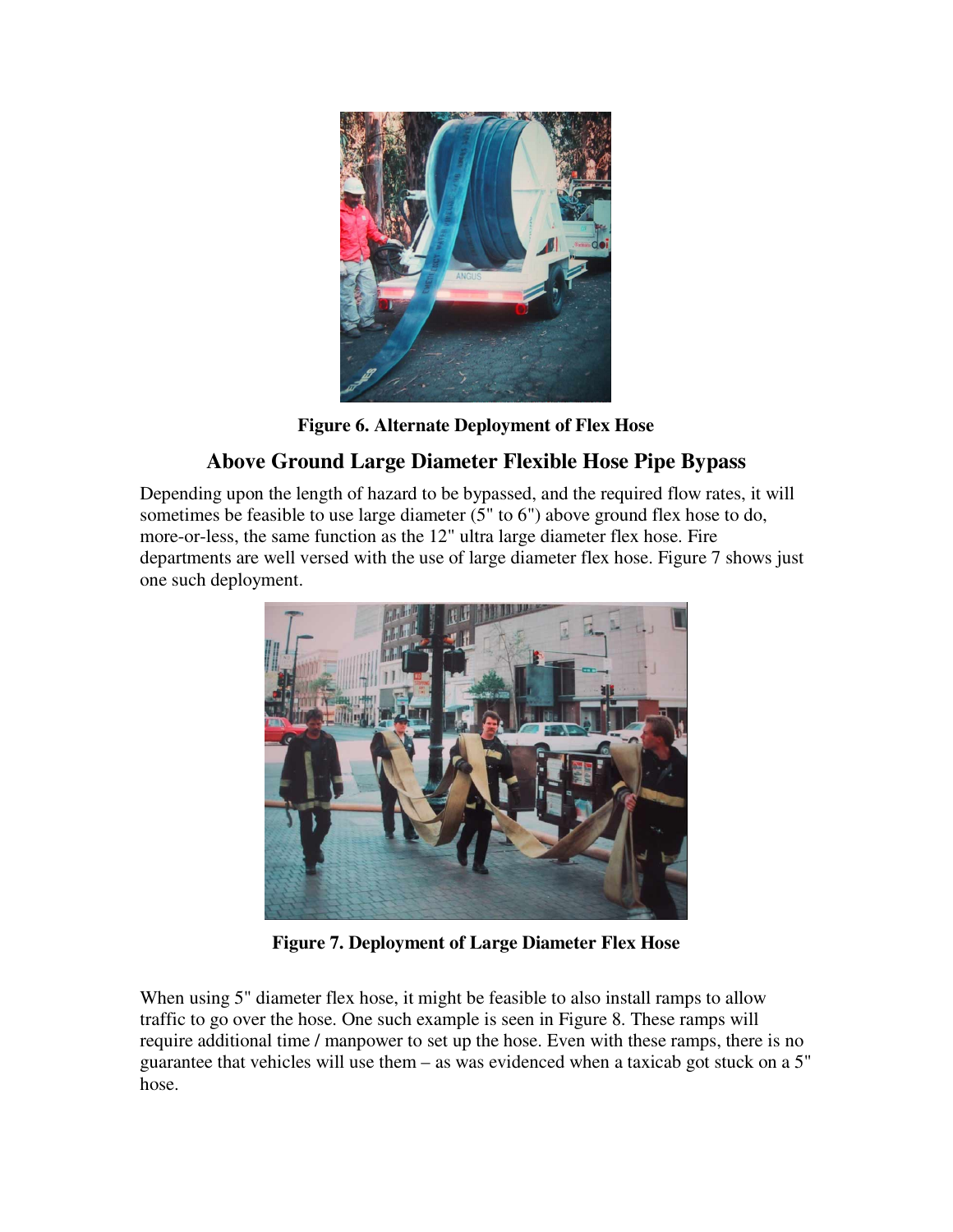### **Hydraulics**

The use of flex hose to bypass existing underground pipelines must consider the required flow rates and allowable pressure drops.

The use of a single 5" or 12" diameter flex hose over a moderate distance (say 950 feet) will result in the following pressure drops for typical flow rates:

- 500 gpm = 0.3 psi pressure drop  $(12") = 18$  psi pressure drop  $(5")$
- 1,000 gpm = 0.9 psi pressure drop  $(12") = 65$  psi pressure drop  $(5")$
- 2,000 gpm = 3 psi pressure drop  $(12")$  = 233 psi pressure drop  $(5")$
- $5,000$  gpm = 18 psi pressure drop (12")

Given these flow rates and pressure drops, it is apparent that a single 12" diameter flow rate can probably be sufficient to flow at 2,000 to 3,000 gpm rate over a 950 foot length, with acceptable pressure drops. If the target flow rate is to meet winter time demands, plus possibly a fire, then a single 12" diameter hose might be sufficient to bypass a 24" to 30" diameter pipe.

Smaller diameter flex hose (5" diameter) cannot handle flow rates much above 500 gpm over lengths of about 1,000 feet unless booster pumps are used. While a 5" diameter flex hose is often adequate for delivering water from a hydrant to a fire pumper truck, over a length of no more than 250 to 300 feet, it is not very useful for modest flow rates over the moderately long distances usually involved with pipelines that traverse hazard zones.



**Figure 8. Use of Ramp Over A 5" Diameter Flex Hose**